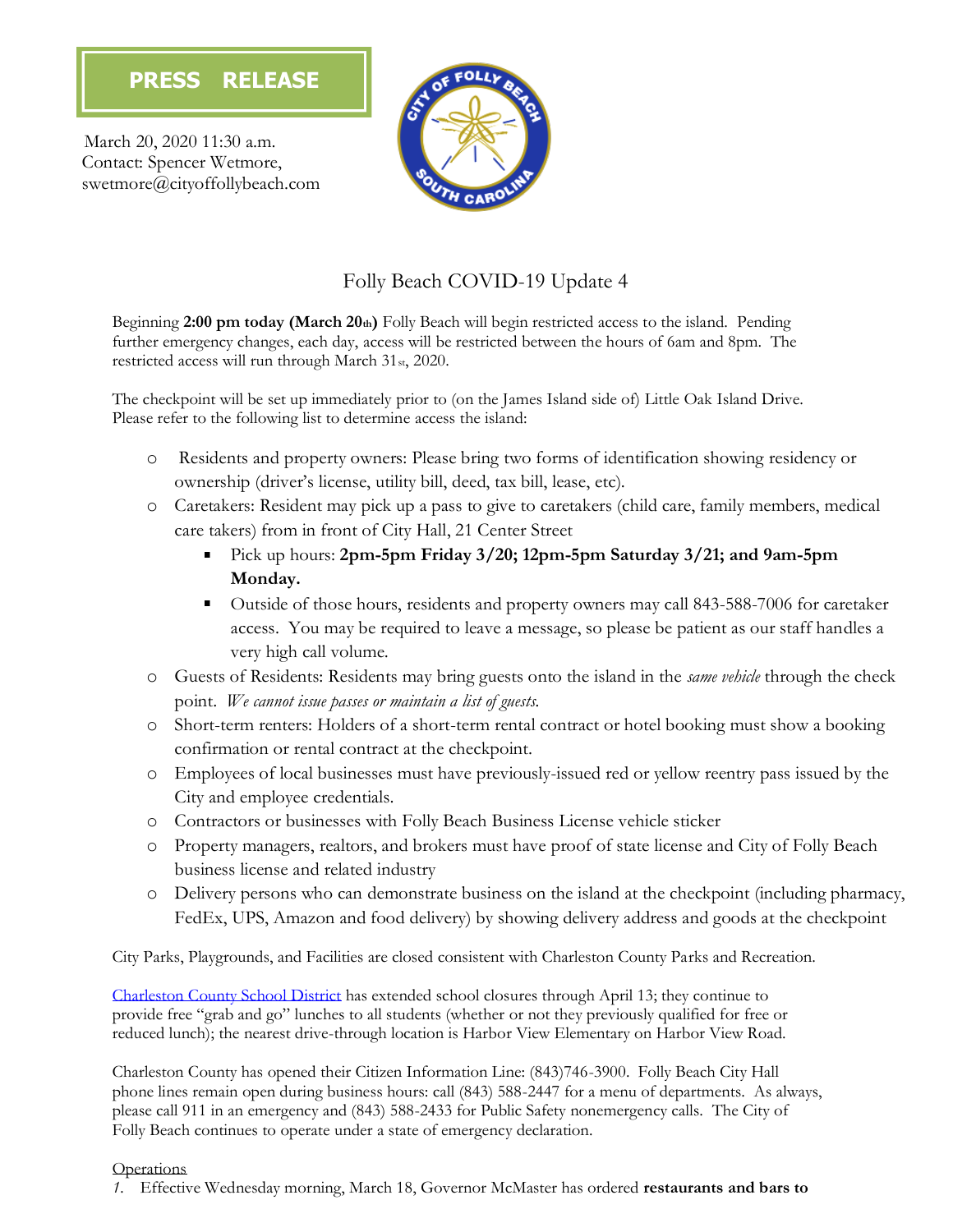**close other than take-out food service**. Food providers may provide take-out food service only, but *no on-premise consumption of food or alcohol is permitted.* 

- 2. The CDC recommends limiting gatherings to 10 or fewer people.
- 3. Further, the State of South Carolina requires all state employers and requests all private employers allow nonessential employees to work remotely.
- 4. Governor McMaster has extended the state filing deadline is extended to June 1st for all *state* taxes.
- 5. Trash operations will continue on normal schedule; as of today, Charleston County is planning to pick up recycling next Monday.
- 6. Public Safety will respond to calls, but please expect extra questions from Dispatch to screen for COVID symptoms for the safety of the public and our officers. Please use the Dispatch phone number (843-588-2433) rather than walk-in for non-emergency questions. The station will be closed to the public for tours and drop-ins.
- 7. City Hall is operating via virtual, phone, and dropbox operations until further notice.
	- a. We encourage all citizens to delay all nonessential business and walk-in customer service. We will not issue golf cart permits, dog tags, parking permits during this time.
	- b. Building permits and business licenses may be applied for online, but please expect delays as staff focuses on emergency operations.
	- c. Parking and Court tickets can only be paid online or by mail to PO Box 48/Folly Beach, SC 29439
	- d. All payments can be made online via credit card or through the drop box in the lobby of City Hall, or by mail to PO Box 48/Folly Beach, SC 29439. Temporarily, we will accept credit card payments over the phone during the declared state of emergency.
- 8. Charleston County Parks are closed: Visit their [Alert Center](https://www.ccprc.com/AlertCenter.aspx?AID=Charleston-County-Parks-Coronavirus-COVI-555) for updates.
- 9. The Governor has ordered that all municipal elections in April be postponed until after May 1st. Therefore, the City Council election and Utility Referendum will be canceled at this time. The Municipal Election Commission will meet in coming weeks to set a new date.
- 10. All City meetings scheduled for March are postponed: this includes Design Review Board (3/16), Candidate Forum (3/17), Tourism Visitor Promotion Committee (3/18), Parks & Recreation (3/24), and the OCRM Public Hearing (3/26).
- 11. All Charleston County Libraries (including Folly Beach) are closed to patrons until March 31st.
- 12. Municipal Court will be canceled March  $20th$  and  $27th$ .

#### Medical Testing

If you are experiencing life-threatening symptoms including respiratory distress, please call 911.

For all other symptoms of COVID-19, such as fever, cough or shortness of breath, MUSC Health Virtual Care telehealth service is offering COVID-19 screenings free of charge to South Carolina residents experiencing COVID-19-like symptoms located in South Carolina. Non-residents may use the service but may be charged for the visit and the panel. All MUSC screenings must be initiated online through their telehealth service: [https://campaigns.muschealth.org/virtual-care/index.html.](https://campaigns.muschealth.org/virtual-care/index.html) No walk-up traffic is accepted at the drive-through testing location.

You may also be able to obtain testing through your regular doctor's office and lab, dependent on each medical provider's capabilities. Please check with your doctor's office as capabilities continue to be expanded daily. The Governor has *requested* that doctors offices and insurance companies to provide tests at no charge; however, this is not a mandate and may not be followed by every provider.

#### Prevention

There is currently no vaccine to prevent coronavirus disease 2019 (COVID-19). The best way to prevent illness is to avoid being exposed to this virus. However, as a reminder, CDC always recommends everyday preventive actions to help prevent the spread of respiratory diseases, including:

- $\checkmark$  Stay home and practice social distancing, whether or not you are experiencing symptoms
- $\checkmark$  Avoid close contact with people who are sick.
- Avoid touching your eyes, nose, and mouth.
- $\checkmark$  Stay home when you are sick.
- $\checkmark$  Cover your cough or sneeze with a tissue, then throw the tissue in the trash.
- $\checkmark$  Clean and disinfect frequently touched objects and surfaces using a regular household cleaning spray or wipe.
- $\checkmark$  Follow CDC's recommendations for using a facemask.
	- CDC does not recommend that people who are well wear a facemask to protect